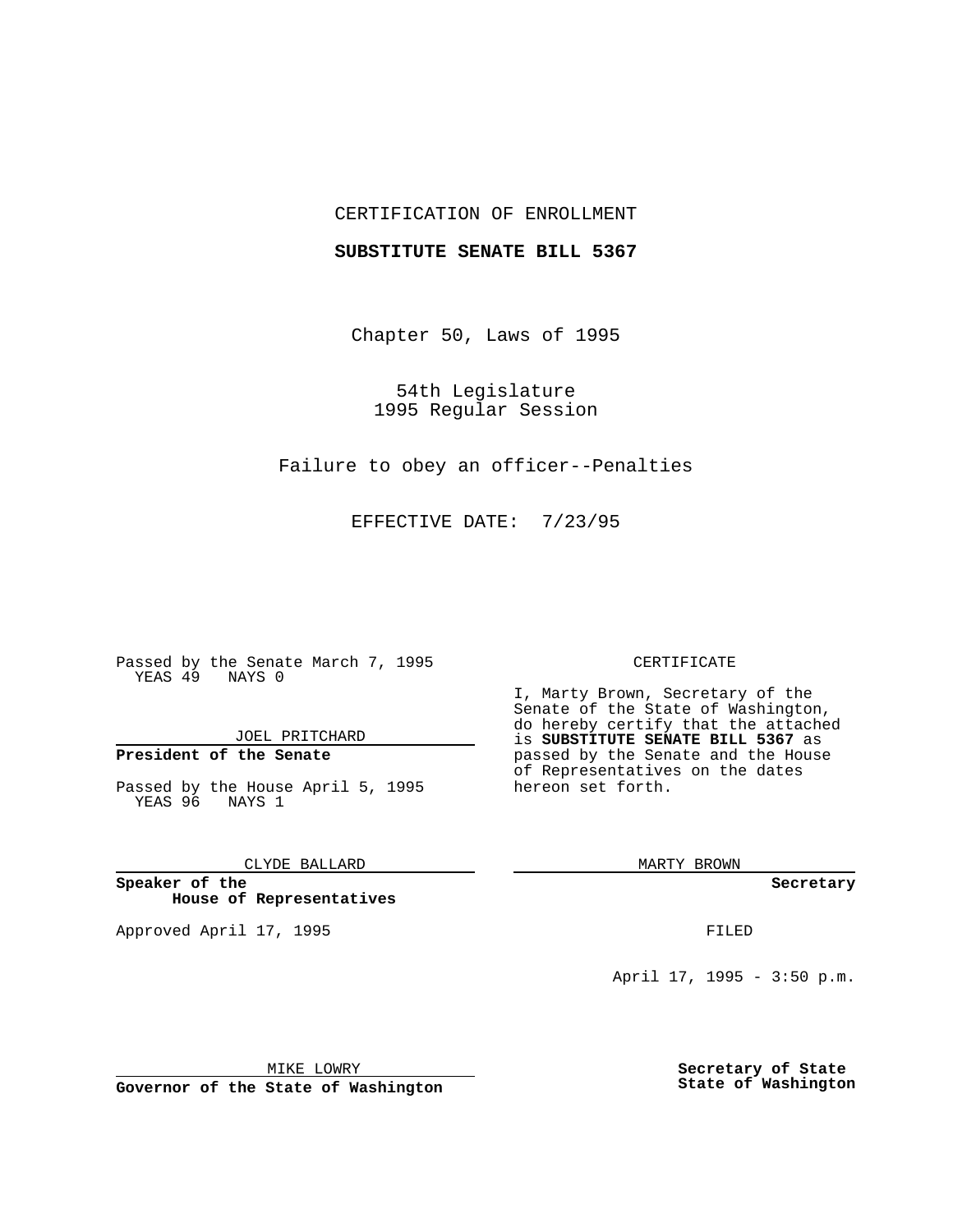## **SUBSTITUTE SENATE BILL 5367** \_\_\_\_\_\_\_\_\_\_\_\_\_\_\_\_\_\_\_\_\_\_\_\_\_\_\_\_\_\_\_\_\_\_\_\_\_\_\_\_\_\_\_\_\_\_\_

\_\_\_\_\_\_\_\_\_\_\_\_\_\_\_\_\_\_\_\_\_\_\_\_\_\_\_\_\_\_\_\_\_\_\_\_\_\_\_\_\_\_\_\_\_\_\_

Passed Legislature - 1995 Regular Session

#### **State of Washington 54th Legislature 1995 Regular Session**

**By** Senate Committee on Law & Justice (originally sponsored by Senators Smith and Roach)

Read first time 02/22/95.

 AN ACT Relating to the penalty for failing to obey an officer; amending RCW 46.61.015 and 46.61.020; and prescribing penalties.

BE IT ENACTED BY THE LEGISLATURE OF THE STATE OF WASHINGTON:

 **Sec. 1.** RCW 46.61.015 and 1975 c 62 s 17 are each amended to read as follows:

 No person shall wilfully fail or refuse to comply with any lawful order or direction of any duly authorized flagman or any police officer or fire fighter invested by law with authority to direct, control, or regulate traffic.

10 A violation of this section is a misdemeanor.

 **Sec. 2.** RCW 46.61.020 and 1989 c 353 s 6 are each amended to read as follows:

 It is unlawful for any person while operating or in charge of any vehicle to refuse when requested by a police officer to give his name and address and the name and address of the owner of such vehicle, or for such person to give a false name and address, and it is likewise unlawful for any such person to refuse or neglect to stop when signaled to stop by any police officer or to refuse upon demand of such police